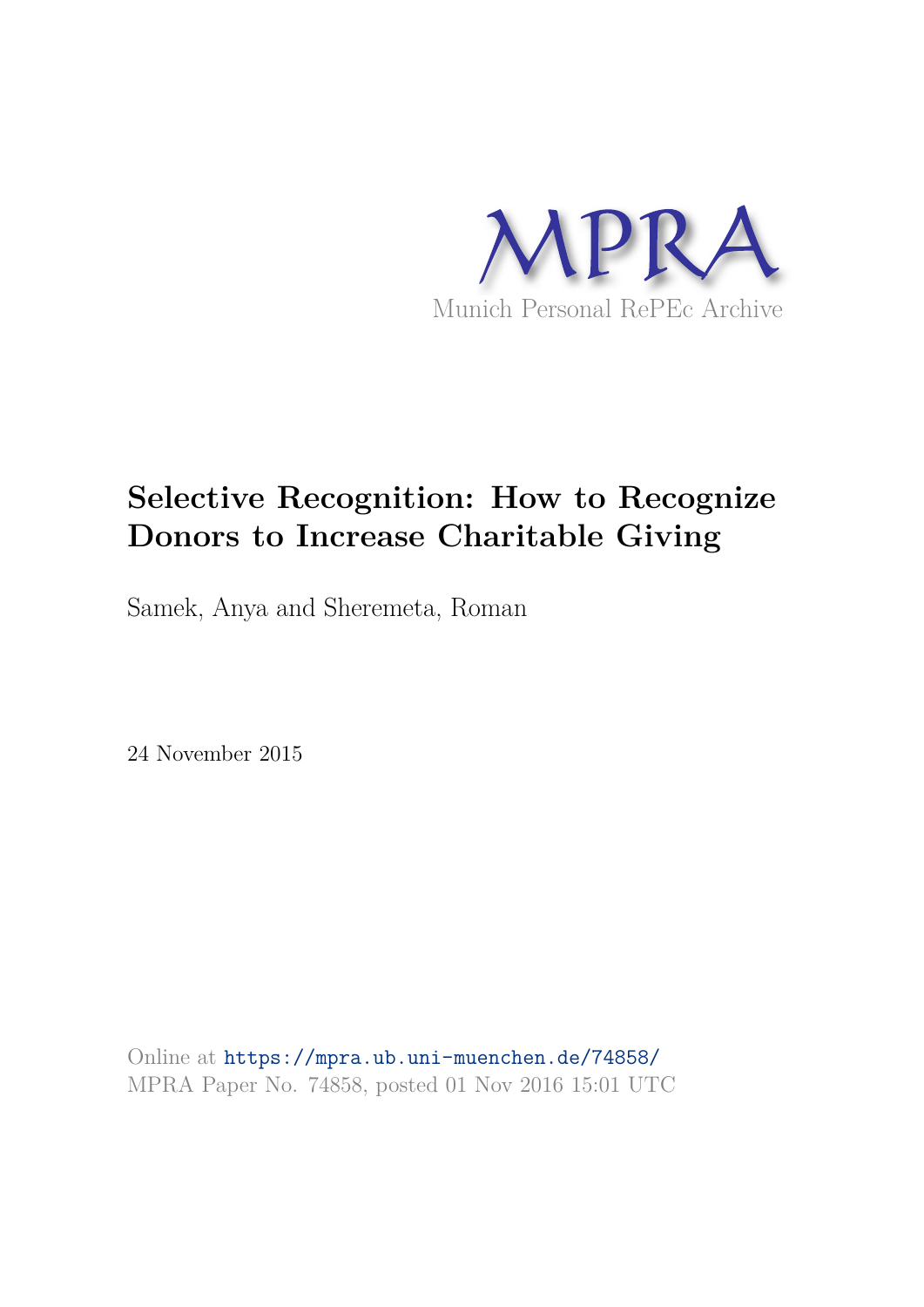# Selective Recognition: How to Recognize Donors to Increase Charitable Giving

Anya Samek<sup>a</sup> Roman M. Sheremeta b,c,\*

<sup>a</sup> Center for Economic and Social Research & Department of Economics, University of Southern California 635 Downey Way, Los Angeles, CA 90089, USA <sup>b</sup> Weatherhead School of Management, Case Western Reserve University 11119 Bellflower Road, Cleveland, OH 44106, USA <sup>c</sup> Economic Science Institute, Chapman University One University Drive, Orange, CA 92866, USA

October 31, 2016

#### **Abstract**

Recognizing donors by revealing their identities is important for increasing charitable giving. Using a framed field experiment, we show that all forms of recognition that we examine increase donations relative to the baseline treatment, and recognizing only the highest or only the lowest donors has the strongest and significant effect. We argue that selective recognition creates tournament-like incentives. Recognizing the highest donors activates the desire to seek a 'positive prize' of prestige, while recognizing the lowest donors activates the desire to avoid a 'negative prize' of shame. We discuss how selective recognition can be used by charities to increase donations.

*JEL Classifications:* C93, D64 *Keywords*: charity donations, recognition, information, experiments

\* Corresponding author: Roman M. Sheremeta[, rshereme@gmail.com](mailto:rshereme@gmail.com) an[d rms246@case.edu](mailto:rms246@case.edu)

We thank three anonymous referees and the Editor of this journal for their valuable suggestions. We also want to thank Tristin Ganter, Phuong Ta and Amanda Chuan for valuable research assistance. We have benefited from helpful comments of Sera Linardi, John List, Lise Vesterlund, and participants at the Science of Philanthropy Initiative Conference. Finally, we wish to thank the John Templeton Foundation through the Science of Philanthropy Initiative for research funding. Any remaining errors are ours.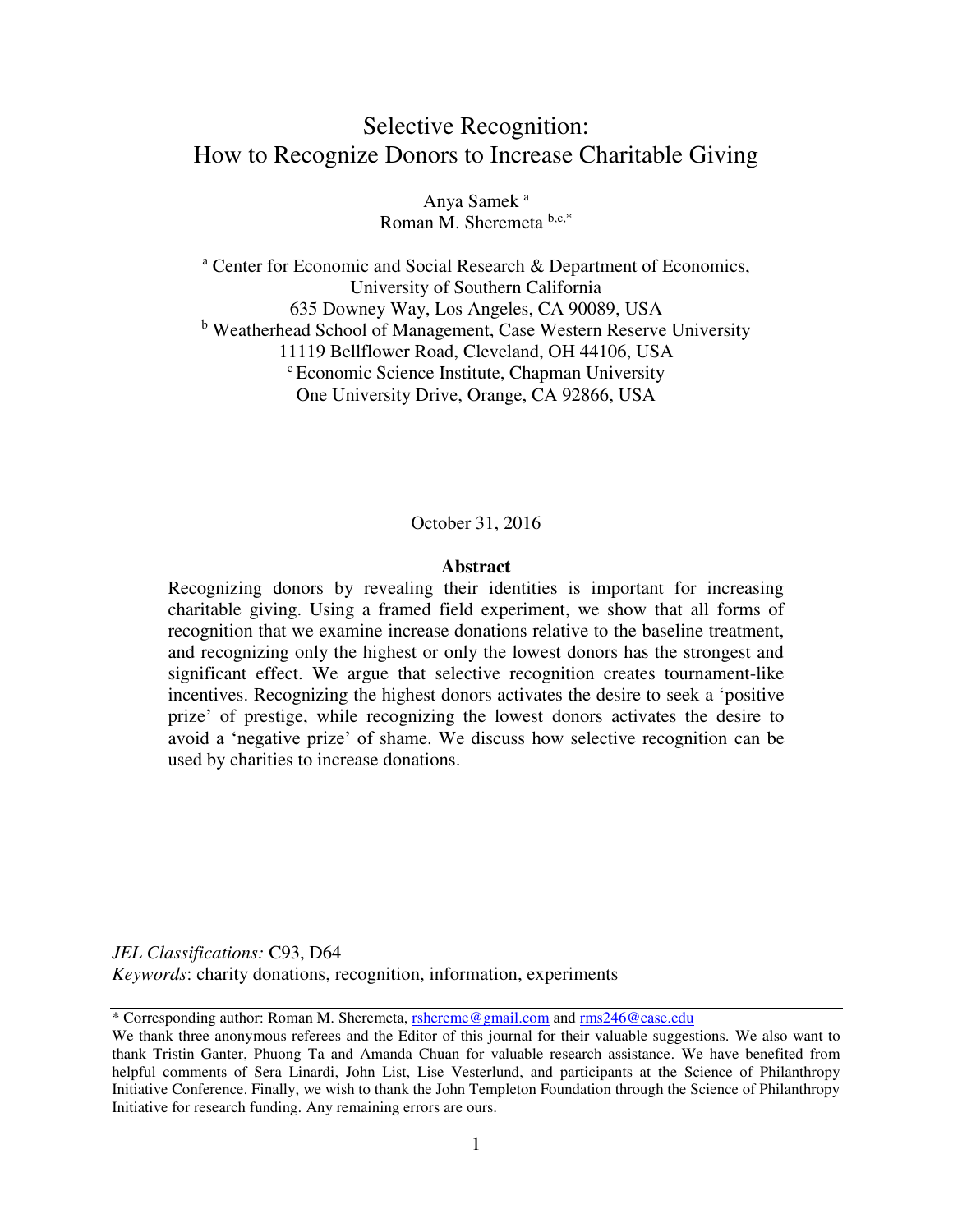#### **1. Introduction**

 $\overline{a}$ 

*"Positive recognition has long been a trusted way of raising money on college campuses, where buildings, benches, and even the insides of library books bear the names of donors. But in an effort to spur gifts among young soon-to-be alumni, students at two Ivy League institutions are trying a different approach: publicizing the names of seniors who don't contribute to their class." – Chronicle of Higher Education*<sup>1</sup>

The desire for social approval is one of the reasons why individuals act more generously when their generosity is viewable by others (Hollander, 1990). Studies have shown that recognizing donors by revealing their identity increases contributions to public goods and donations to charities.<sup>2</sup> However, very little is known about what kind of recognition is more effective in the field. For example, a charity may decide to recognize all donors by printing their names in newsletters. Alternatively, the charity may choose to recognize only the highest donors by naming buildings after them or posting their names on the walls. In our opening example, two Ivy League universities chose yet another approach by publicizing the names of seniors who did not contribute to their class, thus attempting to shame the non-contributors into giving. Although one can provide a number of arguments for or against using each of these approaches in practice, which approach is better at increasing charitable donations is an open empirical question.

We conducted a framed field experiment to investigate the impact of different recognition schemes on donations to a charity. Over 200 individuals recruited from the community participated in small groups of 5-8 individuals and had an opportunity to donate part of their \$10

<sup>&</sup>lt;sup>1</sup> From the Chronicle of Higher Education: [http://chronicle.com/article/Students-at-2-Ivy-League/125056/.](http://chronicle.com/article/Students-at-2-Ivy-League/125056/)

<sup>&</sup>lt;sup>2</sup> Studies showing the positive effect of recognition include Andreoni and Petrie (2004), Rege and Telle (2004), Soetevent (2005), Karlan and McConnell (2014), Jones and Linardi (2014), and Samek and Sheremeta (2014). Social recognition has also been found effective in voter turnout (Gerber et al., 2008), blood donation (Lacetera and Macis, 2010), consumption of private goods (Clingingsmith and Sheremeta, 2016), and tournaments (Mago et al., 2016).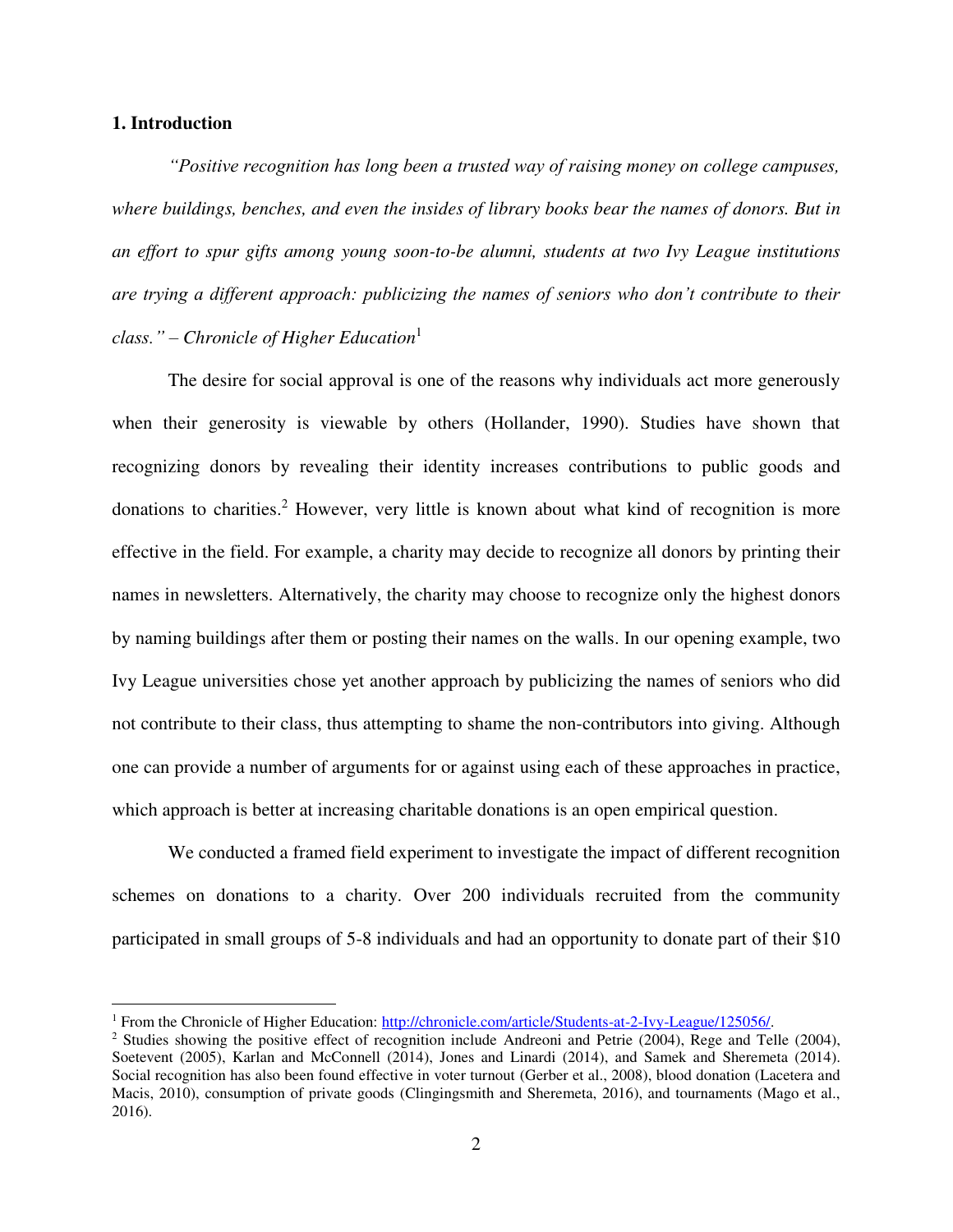experiment earnings to the American Red Cross. We used a between-subjects design such that each individual was randomly assigned to participate in only one treatment, making one donation decision. In the *no recognition* treatment, only donation amounts were displayed to the group at the end of the experiment. In the *full recognition* treatment, we also publicized all individuals' names next to their donations. In the *positive recognition* treatment, we publicized only the names of the highest donors next to their donations. In the *negative recognition* treatment, we publicized the names of the lowest donors (including publicizing those who gave \$0).

We found that all forms of recognition have a positive impact on increasing donations relative to the baseline treatment, with selective recognition (both positive and negative) having the strongest and significant effect. In addition, we found that the underlying mechanisms for why positive and negative recognition are effective are very different. Negative recognition encourages higher donations through discouraging donations lower than \$5, while positive recognition encourages maximum donations of \$10.

Our findings have practical implications. For example, we show that recognizing the highest or the lowest donors by revealing their identities is the most effective recognition method. We argue that the main reason for this is that selective recognition creates tournamentlike incentives, encouraging donors to seek a 'positive prize' of prestige and avoid a 'negative prize' of shame. Therefore, when recognizing donors or when publishing annual reports, practitioners may benefit from utilizing tournament-like incentives by recognizing their top contributors, and in some instances (as in the case with our opening example) shaming noncontributors. However, practitioners should be careful when choosing negative incentives (such as shaming non-contributors), because they also face the first-order problem of attracting and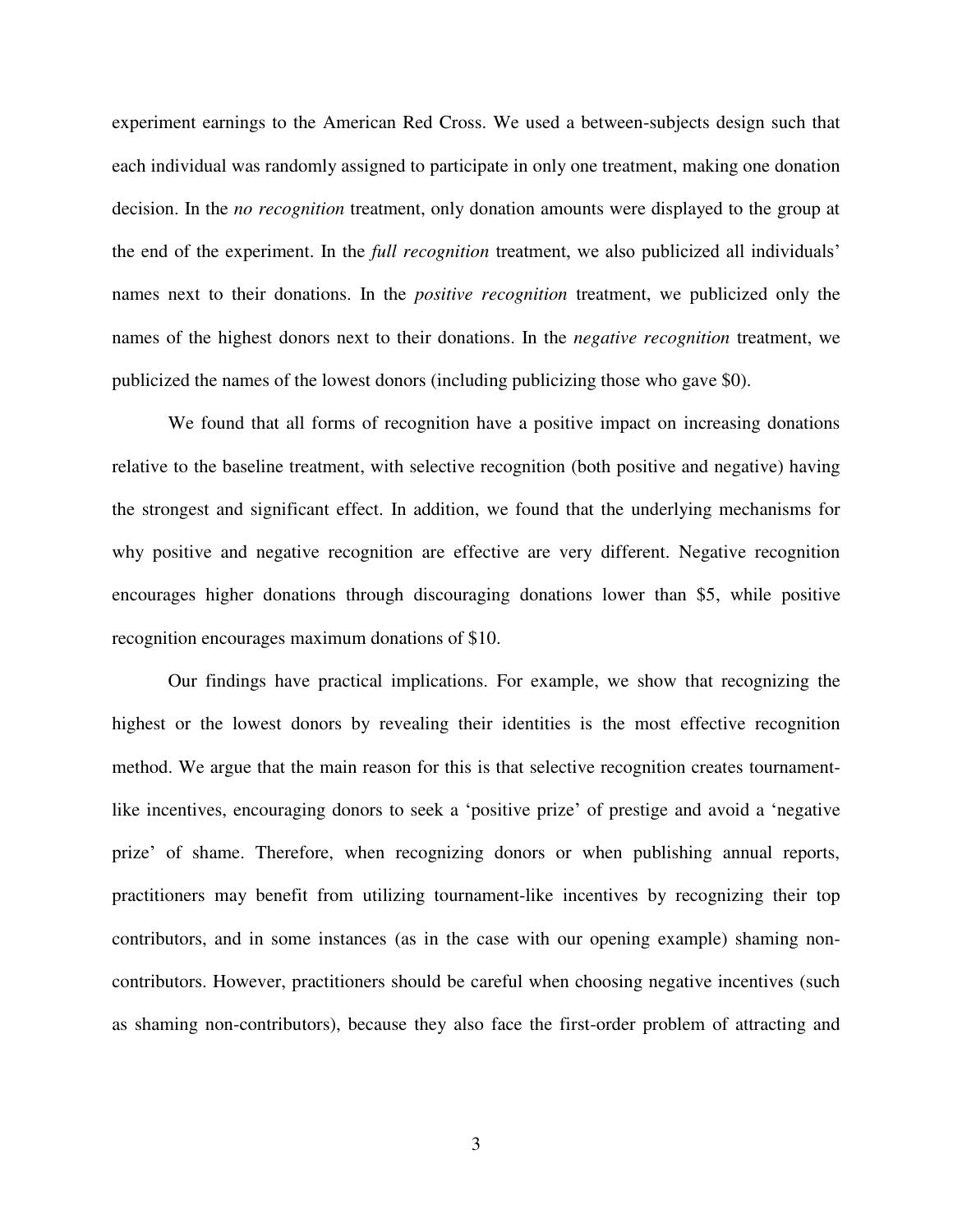retaining donors. Given the opportunity of free entry and exit, individuals may simply avoid contributing to communal and charity groups that identify the lowest contributors.

In what follows, Section 2 reviews the related literature. Section 3 describes and the experimental design. Section 4 summarizes the results, and Section 5 provides a discussion and conclusion.

#### **2. Literature Review**

 $\overline{a}$ 

Related work has proposed different motivations for giving to charities. Behavioral arguments for why individuals contribute positive amounts to charities and public goods include pure altruism (Bergstrom et al., 1986; Harbaugh et al., 2007), 'warm glow' (Andreoni, 1989, 1990; Gneezy et al., 2014) and inequality aversion (Rabin, 1993; Fehr and Schmidt, 1999).<sup>3</sup>

Empirical evidence that individuals give more when they are recognized suggests a role for recognition as an additional reason for giving (Andreoni and Petrie, 2004; Soetevent, 2005; Andreoni and Bernheim, 2009; Ariely et al., 2009; Karlan and McConnell, 2014; Samek and Sheremeta, 2014). Andreoni and Petrie (2004), for example, show that publicly identifying participants and their choices in a laboratory public goods experiment significantly increases contributions to the public good. Similarly, Andreoni and Bernheim (2009) provide experimental evidence that people like to be perceived as fair, which motivates them to act more pro-socially in order to enhance their social image. Soetevent (2005) further demonstrates that such concerns for social image can significantly increase contributions to charities in the field.

<sup>&</sup>lt;sup>3</sup> It is also possible that individuals incur a utility loss by contributing below the socially acceptable amount, whereby the acceptable amount can be signaled by the fundraiser through recommended amounts (Edwards and List, 2013) or through giving information about a past amount given by a previous donor (Croson and Shang, 2008; Shang and Croson, 2009).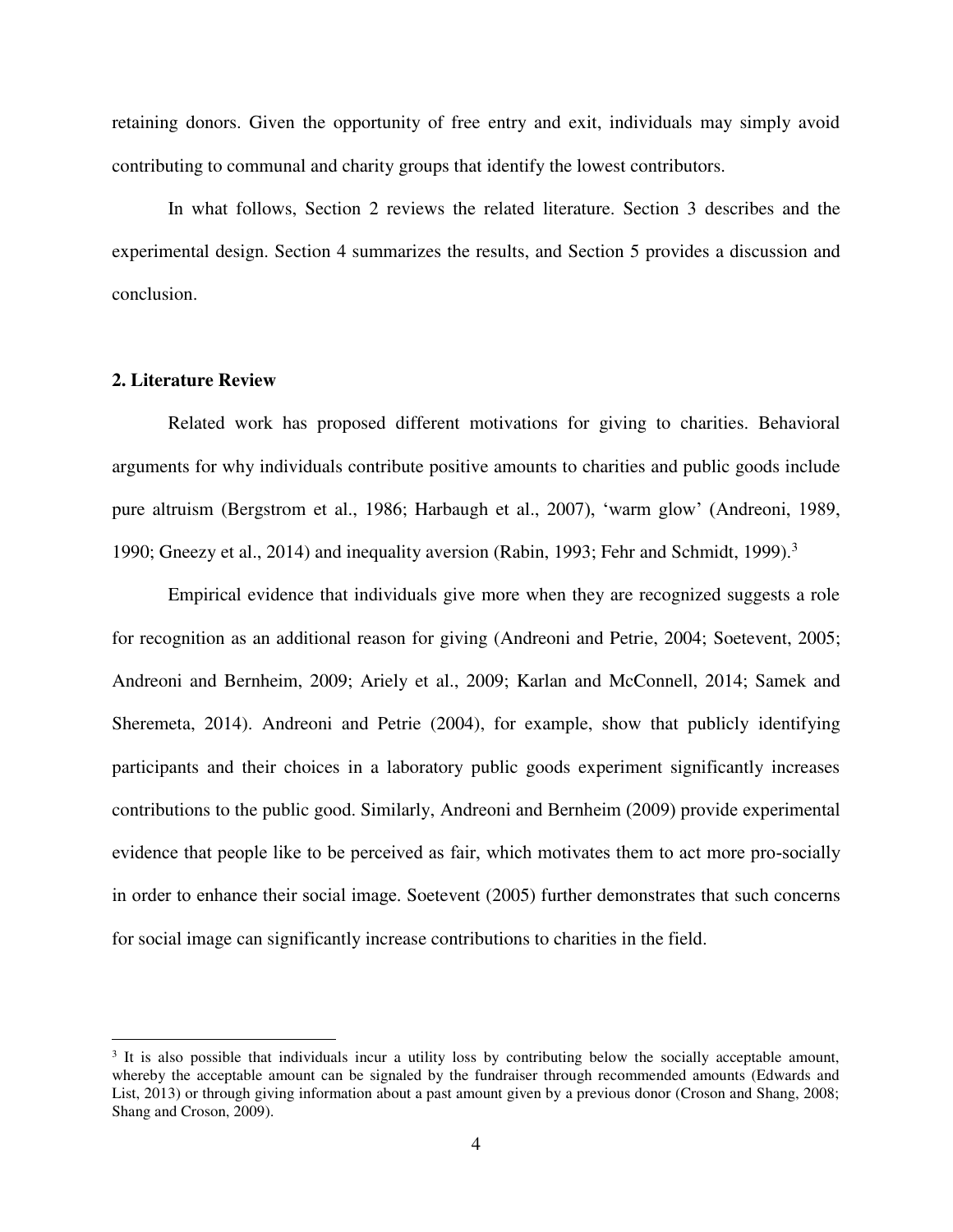Theoretically, Benabou and Tirole (2006) have incorporated social image into an individual's utility function. One prediction of their model is that when recognition is introduced, an effort to preserve a high social image adds to the motivation to give to charity. In a different model, Vesterlund (2003) has shown that recognizing donors could be beneficial to the charity because publicly visible donations may send information to other potential donors. Therefore, both models make compelling theoretical arguments for recognizing donors.

While there is agreement among researchers that recognizing donors by revealing their identities is important for increasing contributions to public goods and donations to charities, very little is known about which kind of recognition is more effective in the field. For example, one could recognize all donors (Andreoni and Petrie, 2004), or selectively recognize only the highest or the lowest donors (Samek and Sheremeta, 2014). On the one hand, full recognition incorporates both positive and negative recognition, since recognizing all donors implies also recognizing the highest and the lowest donors. On the other hand, recognizing only the highest or only the lowest donors singles them out and makes their social identities more salient. This singling out amplifies the desire to seek prestige by the highest donors (Hollander, 1990; Harbaugh, 1998) and the desire to avoid shame by the lowest donors (Frank, 1988; Gilbert, 1998; Ketelaar, 2004). In a sense, singling out creates tournament-like incentives, encouraging donors to seek a 'positive prize' of prestige and avoid a 'negative prize' of shame.<sup>4</sup> Such incentives should strengthen the effects of prestige under positive recognition and shame under negative recognition, thus generating higher donations than full recognition. Ultimately, this is an empirical question that we address with our experiment.

 $\overline{a}$ 

<sup>&</sup>lt;sup>4</sup> It is well documented that tournament-like incentives are powerful at motivating individuals (Dechenaux et al., 2015). Moreover, such incentives are even more powerful than predicted by the standard game theory (Sheremeta, 2013, 2015, 2016).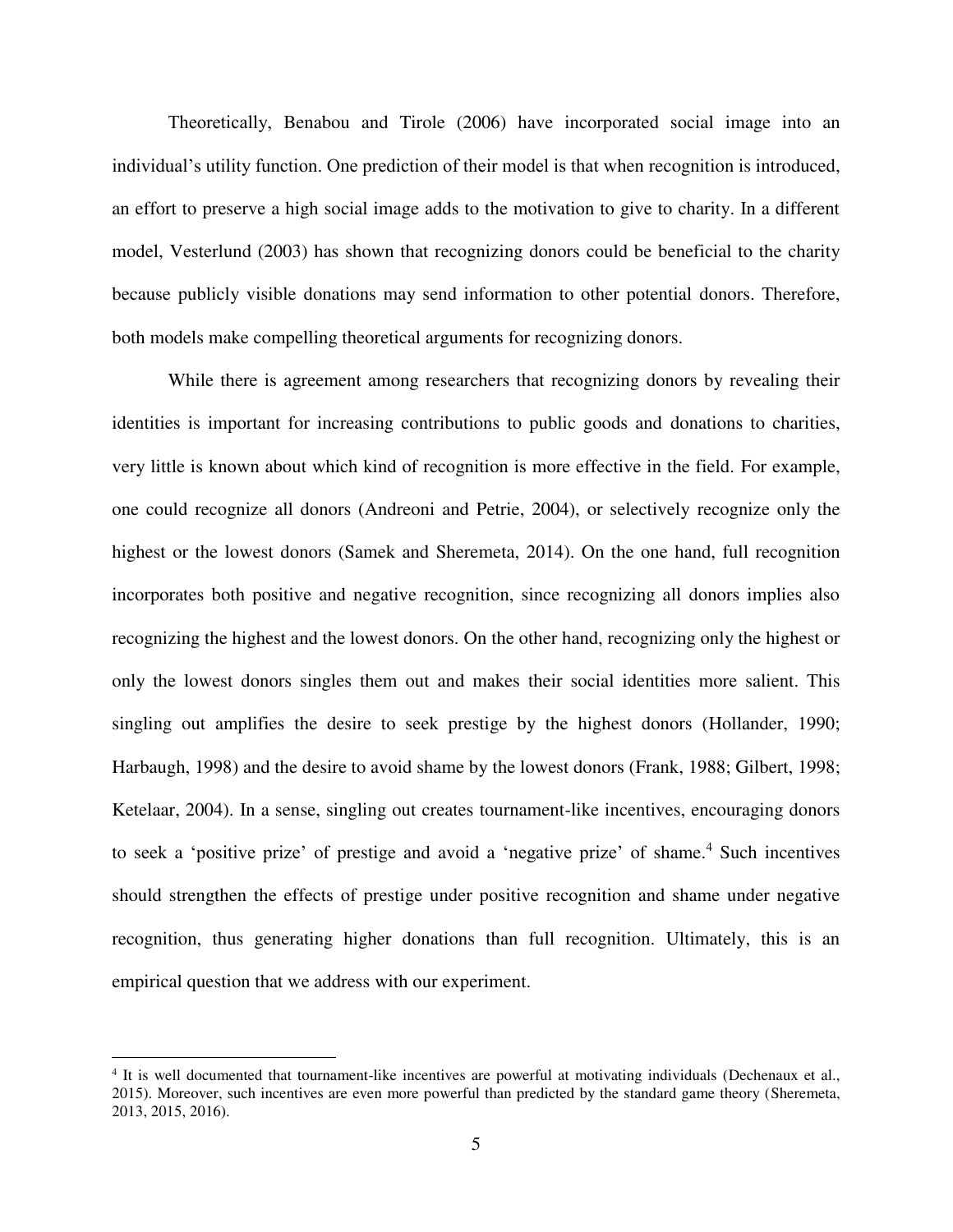### **3. Experimental Design**

 $\overline{a}$ 

In the Harrison and List (2004) taxonomy, our experiment is a 'framed field experiment'. The experiment involved 205 individuals who were recruited from families participating in an early childhood study in a suburb of Chicago.<sup>5</sup> Upon arriving to the experiment, participants in groups of 5-8 individuals had the opportunity to donate part of their endowment to the American Red Cross. Individuals were assigned to a session date and time in advance without knowing which treatment would be carried out during that session, as such, we expect balance across treatment groups. Group size varied based on how many participants arrived to each session. Each group participated in a separate session and room.

At the beginning of the session, all participants identified themselves by writing their first and last name on a nametag that was displayed to the others at all times. Participants sat in a circle facing each other and were given a walled lapboard (that we call a 'privacy screen') so that all decisions could be made in private. Participants were instructed not to communicate with one another. Participants were given the instructions, which included a description of the American Red Cross (see the Appendix). The researcher also handed out a short quiz on understanding and went over the responses with the participants.

Each participant earned \$10 for coming to the experiment, which was announced in advance and distributed at the end of the experiment. Participants received an additional endowment of \$10 (ten, \$1 bills) to use in the experiment. Participants placed the amount that they wanted to give to the Red Cross in one envelope (labeled 'give') and the amount that they

<sup>&</sup>lt;sup>5</sup> Recruitment for the study was done through the 'Living Lab' at the Chicago Heights Early Childhood Center in Chicago Heights, IL. Over 2,000 subjects make up this pool of households from Chicago Heights and the surrounding area, and are invited to participate in field experiments on a semi-regular basis. Participants in this study had not participated in a similar study in the past, and we asked participants to indicate whether they knew anyone else in their group, separating them into separate groups if they said they knew anyone. In a survey following the experiment, we also asked participants state whether anyone in their group was a friend, and about 7% of participants said they were friends with someone in their group. Our results do not change when we control for this in the analysis.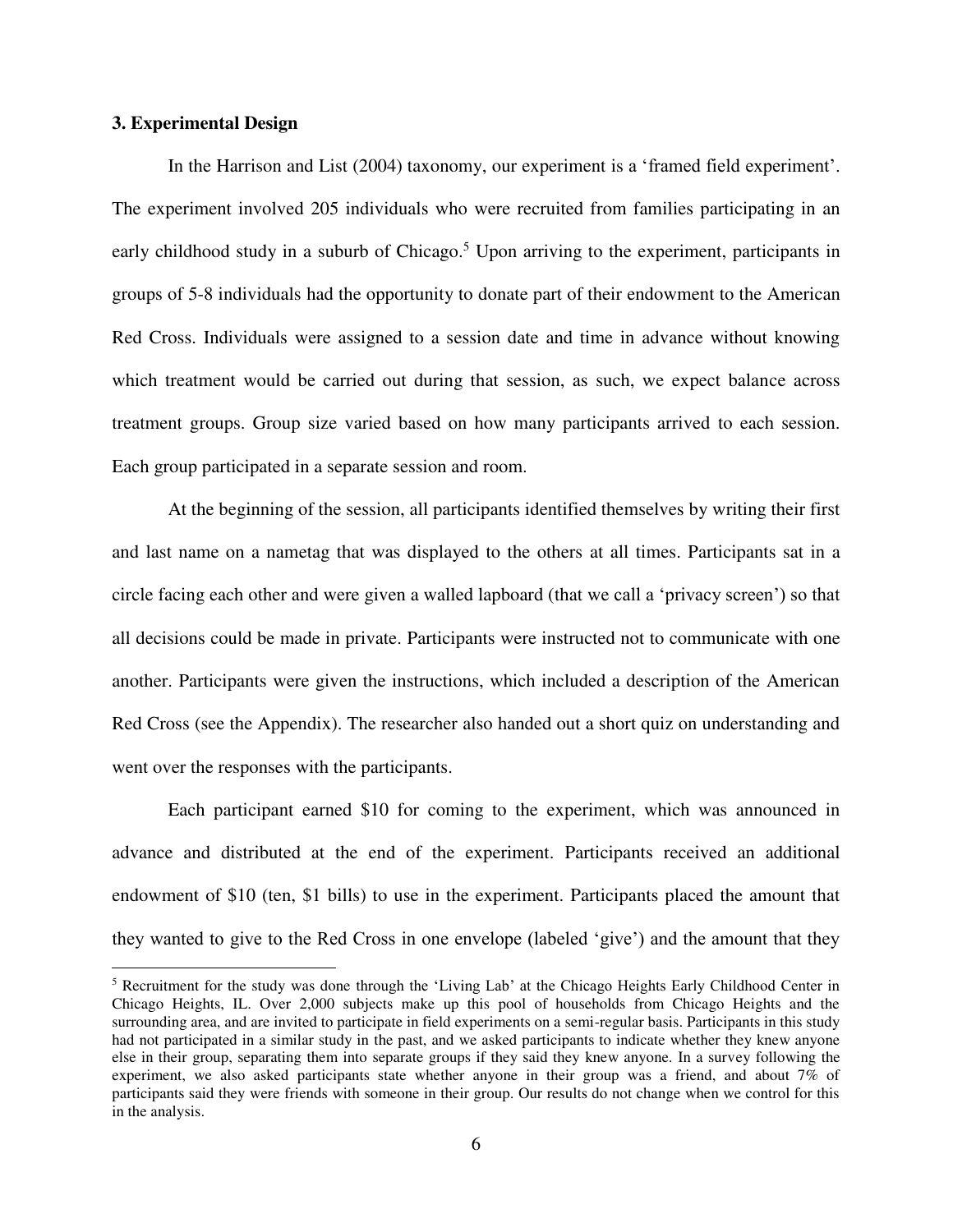wanted to keep in the other envelope (labeled 'keep'). This decision was made quietly and in private. The researcher collected the 'give' envelopes and tallied the totals at the back of the room. The donation decision was only made once.

At the end of the decision, all individual donations (including \$0 donations) were displayed on the board at the front of the room sorted from the largest to the smallest. We conducted four treatments using a between-subjects design in which we experimentally manipulated the recognition information available to participants at the end of the experiment (see Table 1). In the *no recognition* treatment, no additional information was available about the amounts that each person gave. In the *full recognition* treatment, we told participants prior to their decision that the first and the last name of each group member would be written next to each donation amount at the end. In the *positive recognition* treatment, participants learned that the first and the last name of two highest donors would be displayed, but that the remaining participants would not be recognized. Finally, in the *negative recognition* treatment, participants learned that the first and the last name of two lowest donors (including \$0) would be displayed, and the other participants would not be recognized. In case of ties, the order of names was randomly determined.

At the end of the experiment, participants responded to a short questionnaire, which included basic demographic questions as well as questions about charitable giving habits, tendency to care about what others think and one's perceived social status. The experiment lasted approximately 30 minutes. The researchers sent all the donated money to the Red Cross via web payment within a week following the experiment, and participants were instructed that they could receive a confirmation email if they wished.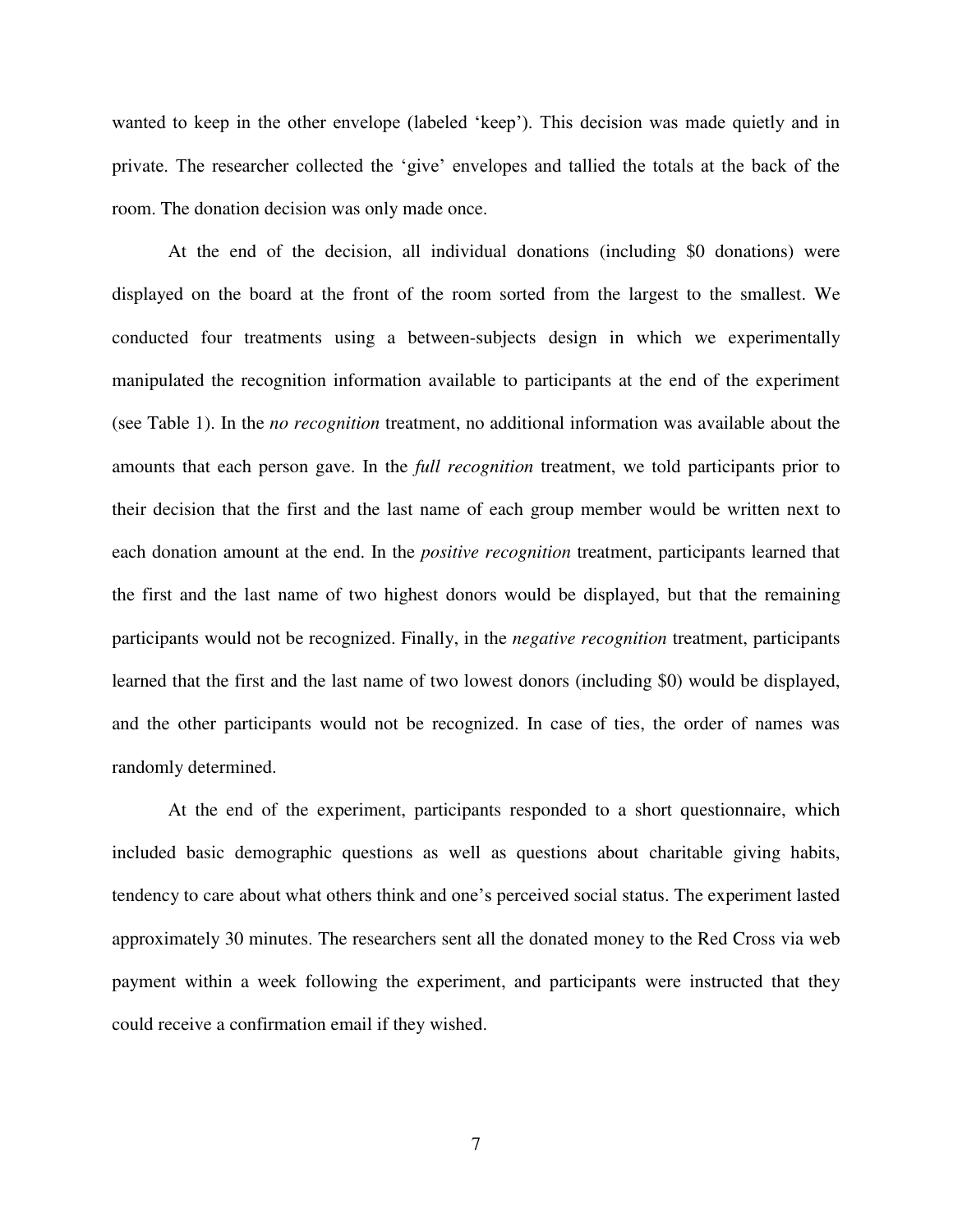#### **4. Results**

#### **4.1. Average Donations**

Figure 1 summarizes the average donations by treatment. In the *positive recognition* treatment, the average donation is \$6.93, followed by \$6.29 in the *negative recognition* treatment, then by \$6.02 in the *full recognition* treatment, and finally by \$5.26 in the *no recognition* treatment. Even in the baseline *no recognition* treatment, individuals on average give more than 50% of their available earnings to the Red Cross. Compared to the real donation experiment with university students of Eckel and Grossman (1996), individuals in our experiment gave more. A major difference in our experiment is that even in the baseline treatment, all donation amounts are immediately revealed, while in Eckel and Grossman's experiment, no donation amounts are revealed and the experiment was double blind. In addition, Carpenter et al. (2008) find that community members (as in our experiment) tend to give more than students to charity.

When comparing the four treatments, we find that all forms of recognition increase donations relative to the baseline treatment, and recognizing only the highest or only the lowest donors has the strongest and significant effect. Compared to no recognition, individuals on average donate \$1.67 more when positive recognition is introduced (Wilcoxon Mann-Whitney test, p-value  $= 0.01$ ) and donate \$1.03 more when negative recognition is introduced (Wilcoxon Mann-Whitney test, p-value =  $0.05$ ). Individuals also donate \$0.76 more in full recognition relative to no recognition; however, this is not significant at the conventional level (Wilcoxon Mann-Whitney test, p-value  $= 0.12$ ). We do not find any significant differences between the *positive recognition*, *negative recognition* and *full recognition* treatments (all p-values > 0.20).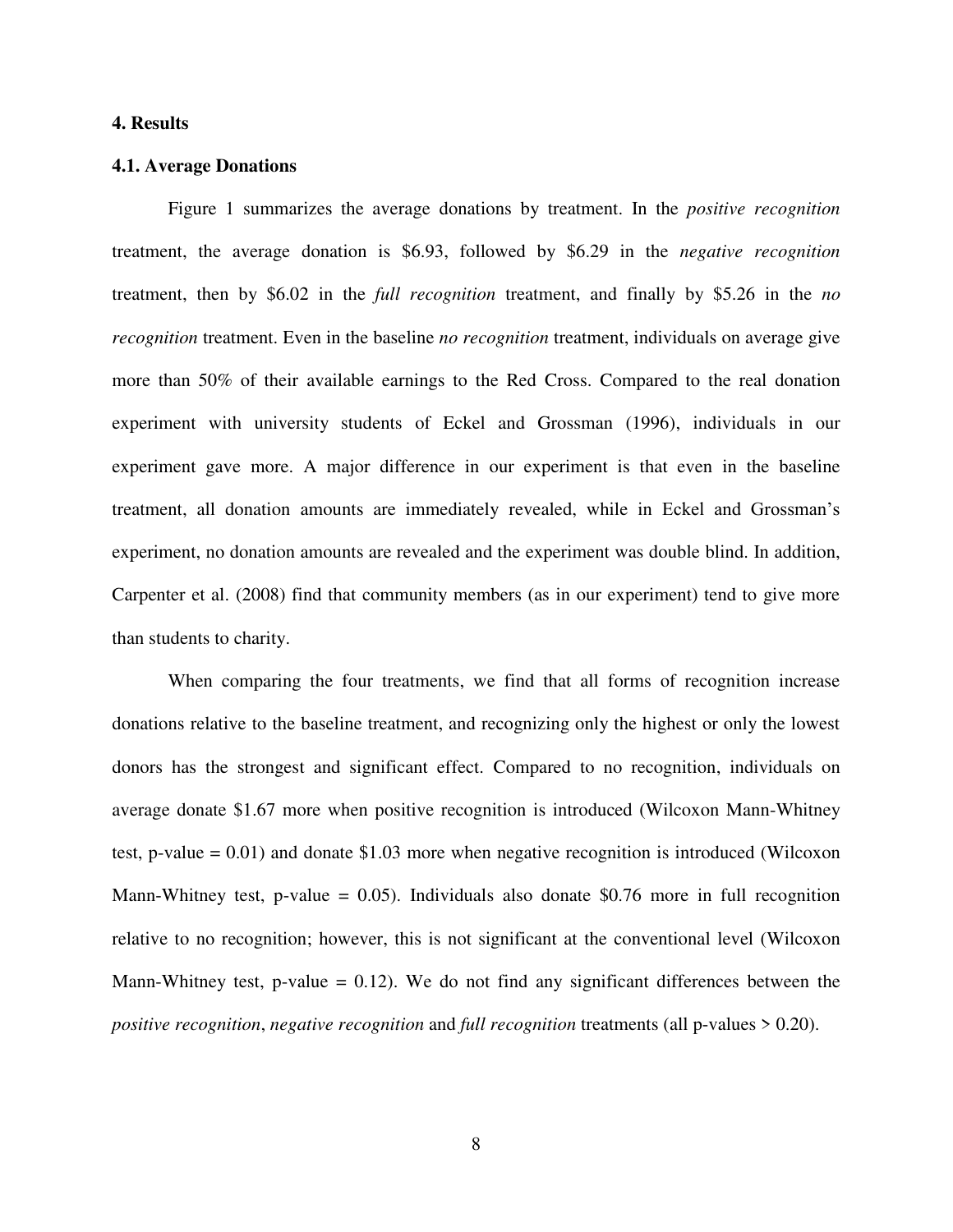When separating our data by small group sizes (i.e., 5 or 6 individuals within a group) and large group sizes (i.e., 7 or 8 individuals within a group), we find exactly the same directional effects of the different treatments, with all forms of recognition increasing donations relative to the baseline treatment. It appears that the differences between treatments are more pronounced in smaller groups, but we do not have enough data to examine their statistical significance.

#### **4.2. Distribution of Donations**

Figure 2 displays the cumulative distribution of donations by treatment. It is apparent that the cumulative distribution of donations in the *positive recognition* treatment first-order stochastically dominates the *no recognition* treatment (Two-sample Kolmogorov-Smirnov test, p-value = 0.06). However, there are no statistically significant differences between the *full recognition* and *no recognition* treatment (Two-sample Kolmogorov-Smirnov test, p-value = 0.14), and between the *negative recognition* and *no recognition* treatment (Two-sample Kolmogorov-Smirnov test, p-value =  $0.12$ ). Similarly, there are no significant differences between the *positive recognition*, *negative recognition* and *full recognition* treatments (all pvalues  $> 0.20$ ).

To look more closely at the distribution of donations, Figure 2 displays the histogram of donations across four treatments. Several interesting patterns emerge. First, we see anchor points at a gift of \$5 (50% of the endowment, and 25% of total earnings) and \$10 (100% of the endowment, and 50% of total earnings). Second, these anchor points become stronger when recognition is introduced. Under no recognition, 40% of participants donate less than \$5, 28% donate exactly \$5, and 25% donate exactly \$10. Full recognition significantly reduces donations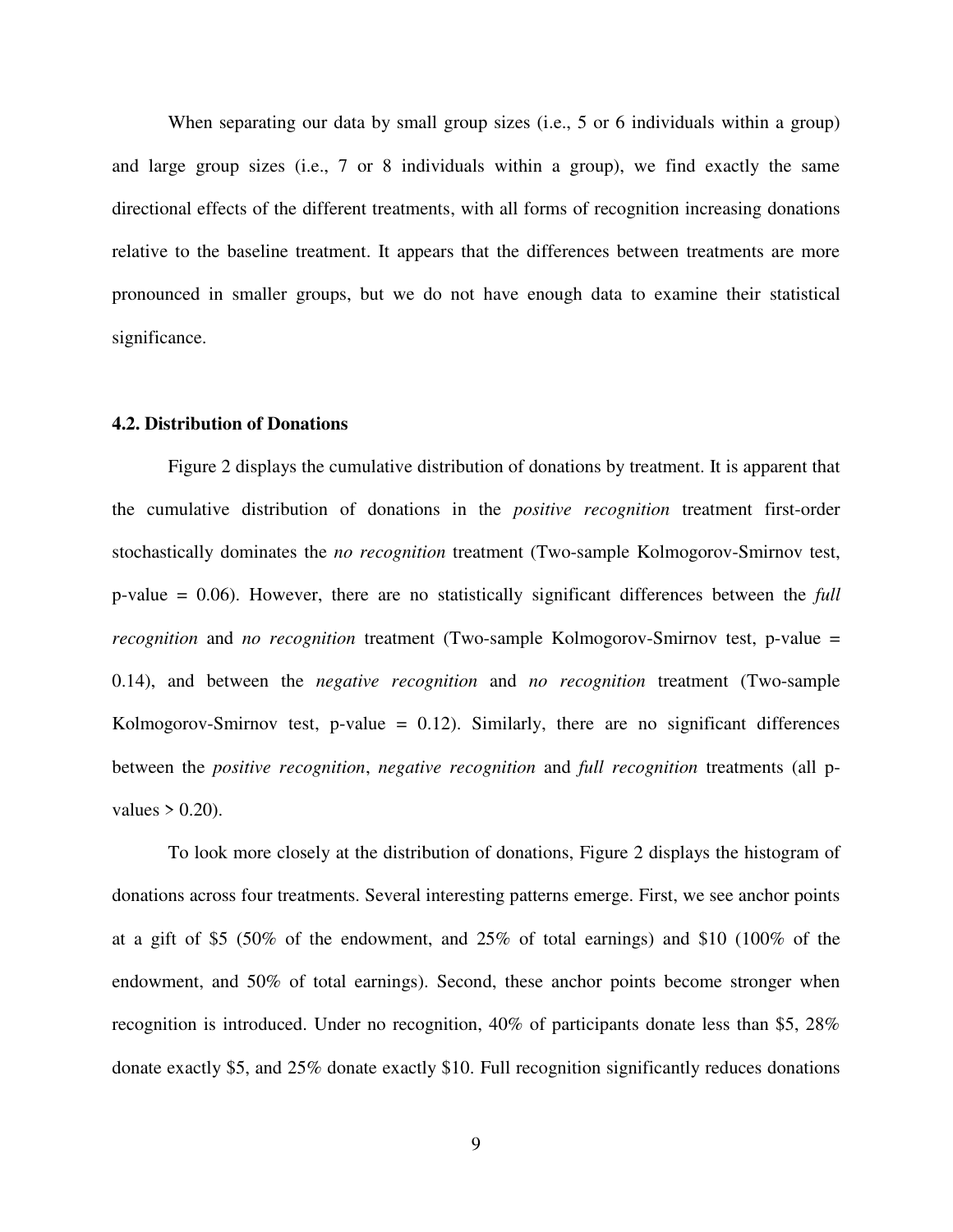less than \$5 (from 40% to 20%, Fisher's exact test, p-value = 0.02) and increases (although not significantly) donations of \$5 (from 28% to 41%, Fisher's exact test, p-value = 0.16). Similarly, negative recognition significantly reduces donations less than \$5 (from 40% to 19%, Fisher's exact test, p-value = 0.02) and increases (although not significantly) donations of \$5 (from  $28\%$ to 38%, Fisher's exact test, p-value  $= 0.30$ ). On the other hand, positive recognition does not significantly reduce donations less than \$5 (from  $40\%$  to  $24\%$ , Fisher's exact test, p-value = 0.14), but it significantly increases maximum donations of \$10 (from 25% to 49%, Fisher's exact test, p-value  $= 0.01$ ).

In summary, we find that the underlying mechanisms of why different types of recognitions are effective are different. Negative recognition and full recognition encourage higher donations through discouraging donations lower than \$5, while positive recognition encourages maximum donations of \$10.

#### **5. Discussion and Conclusion**

We conducted a framed field experiment to investigate how recognition impacts charity donations. We varied recognition in four separate treatments and found that all forms of recognition have a positive impact on increasing donations relative to the baseline treatment, with positive recognition and negative recognition having the strongest and significant effect.

A potential mechanism for why positive and negative recognitions are effective at increasing charitable donations is that selective recognition (both positive and negative) creates tournament-like incentives. Recognizing the highest donors activates the desire to seek prestige (a 'positive prize') from being a high donor, thus increasing the proportion of donors who contribute the full amount of their income. Recognizing the lowest donors activates the desire to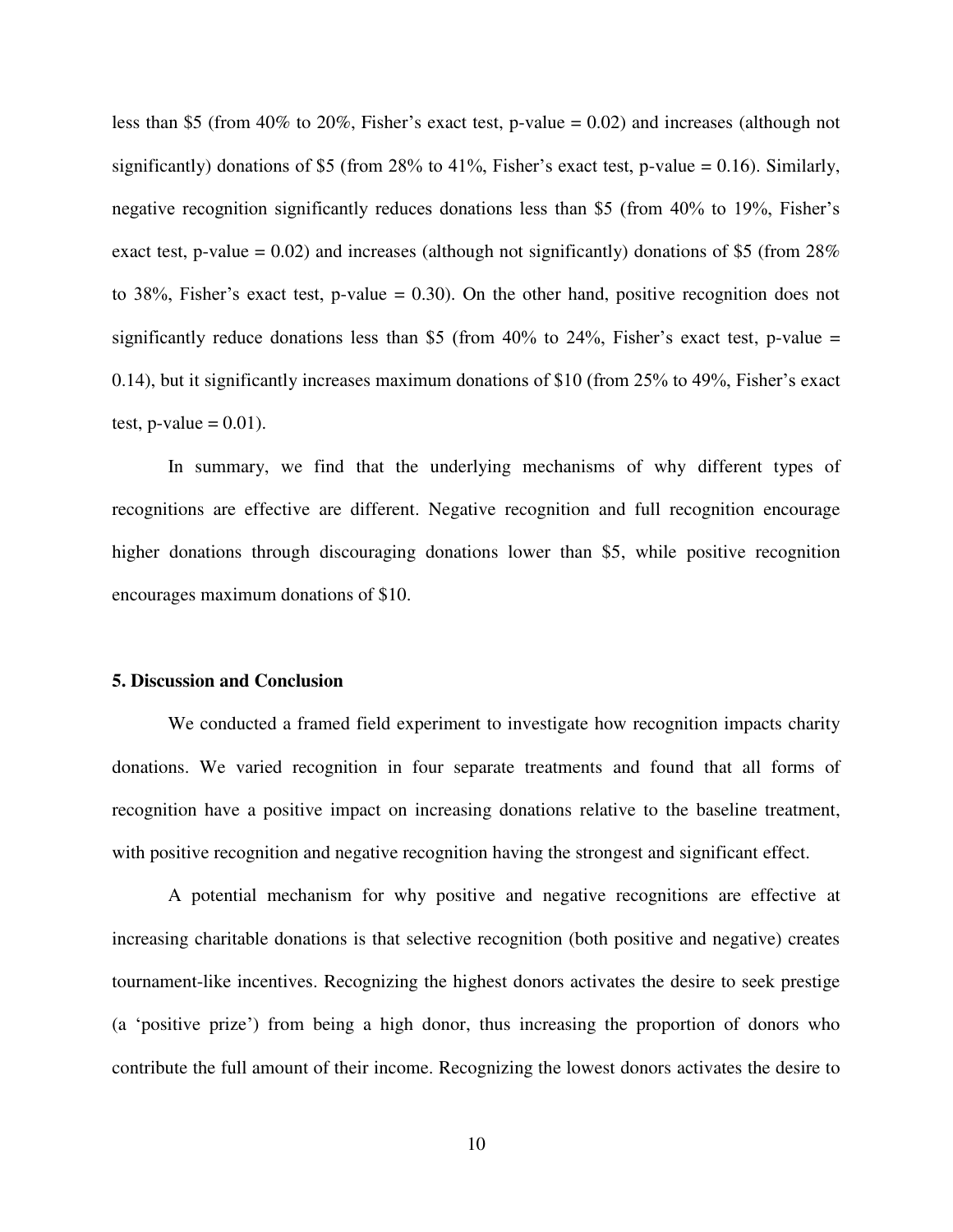avoid shame (a 'negative prize') from being a low donor, thus decreasing the proportion of donors who do not contribute and increasing the proportion of donors who contribute half of their income. Compared to full recognition, recognizing only the highest or only the lowest donors singles these donors out and makes their social identities more salient, amplifying prestige or shame (since all attention is focused only on the two donors). Therefore, while all forms of recognition positively impact charitable donations, positive and negative recognition have the strongest effect.<sup>6</sup>

It has been a commonly-held belief, grounded in theoretical research (Vesterlund, 2003; Benabou and Tirole, 2006) and laboratory experimentation (Andreoni and Petrie, 2004; Rege and Telle, 2004), that positive recognition matters. Our study provides further evidence that positive recognition is effective in increasing charitable donations in the field.<sup>7</sup> However, our results also point out the effectiveness of negative recognition. In our opening example, we quoted a story from the Chronicle of Higher Education in which two Ivy League universities attempted to increase donation amounts from their soon-to-be alumni by "publicizing the names of seniors who don't contribute to their class." This may seem like a controversial strategy (and indeed it generated many debates after the article was published); however, the bottom line is that negative recognition also works. Because shame appears to be a powerful motivator to encourage

 $\overline{a}$ 

<sup>&</sup>lt;sup>6</sup> One could formally model a signaling game to explain some non-monotonicities observed in our data (Spence, 1973; Feltovich et al., 2002). Although such an exercise is outside the scope of our paper, potentially it could explain why participants in the *negative recognition* treatment move from giving some amount below \$5 to giving \$5 and why participants in the *positive recognition* treatment shift from \$5 to \$10. This an interesting exercise for future research.

<sup>&</sup>lt;sup>7</sup> Interestingly, Samek and Sheremeta (2014) find that in a laboratory experiment negative recognition increases contributions to the public good while positive recognition does not. There are a number of important differences between our two studies which may explain different findings. First, unlike the public goods game, individual donations do not directly impact the payoffs of the group members who view the recognition information. In the public goods game, participants who are identified as top contributors may be viewed as "suckers", preventing them from contributing to the public goods, while it is not the case with charitable donations to the Red Cross. Moreover, individuals receive no monetary benefit from the amount of total gifts given to the Red Cross, abstracting away from concerns about fairness, inequality-aversion and free-riding, which are important social motivators in public goods games (Ledyard et al, 1995).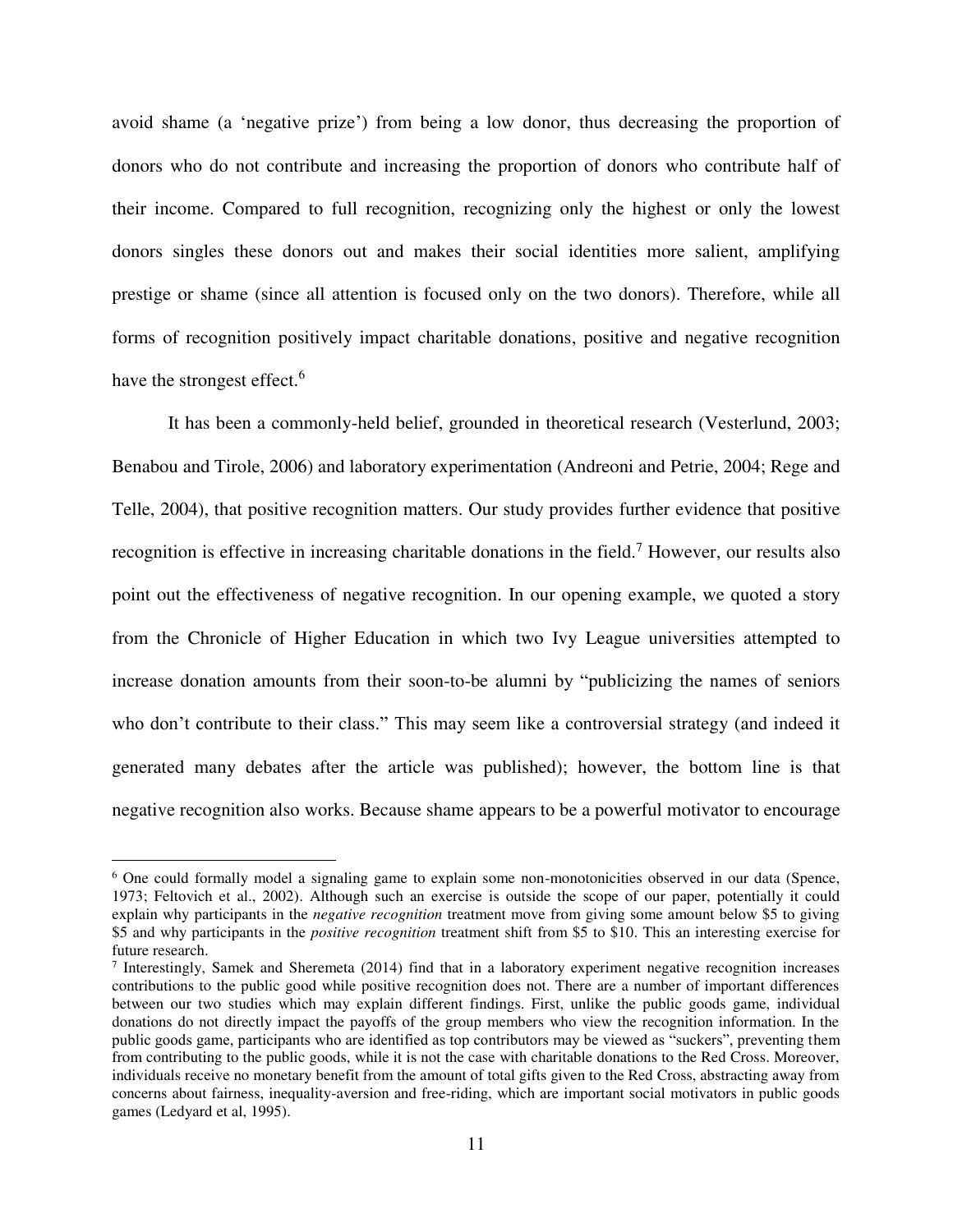giving, one may ask the question: why don't all social groups, charity organizations and online communities practice displaying the lowest contributors? While these institutions face the problem of increasing contributions, they also face the first-order problem of attracting and retaining contributors. Given the opportunity of free entry and exit, individuals may simply avoid contributing to communal and charity groups that identify the lowest contributors. Therefore, in the long run a negative recognition policy may backfire.<sup>8</sup> We see the long term effects of recognition as a fruitful avenue for the future research.

 $\overline{a}$ 

<sup>&</sup>lt;sup>8</sup> It is also possible that positive recognition may have a similar effect of reducing entry in the long run. First, by creating tournament-like incentives, positive recognition may crowd out intrinsic motivation to donate. Second, it is well-documented that many individuals do not like tournaments (Niederle and Vesterlund, 2007; Cason et al., 2010) and so positive recognition may reduce entry of such individuals.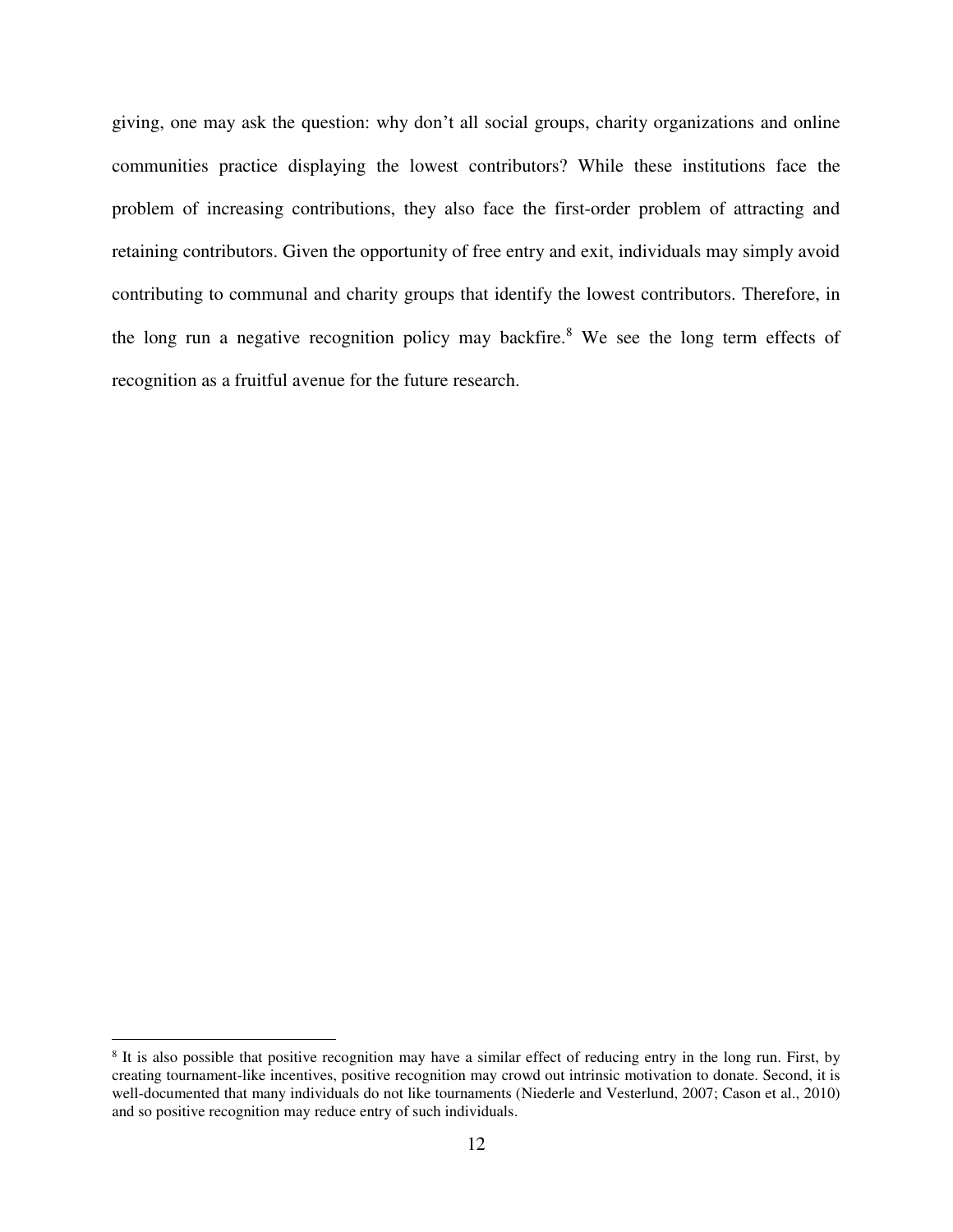## **References**

- Andreoni, J. (1989). Giving with impure altruism: Applications to charity and Ricardian equivalence. Journal of Political Economy, 97, 1447-1458.
- Andreoni, J. (1990). Impure altruism and donations to public goods: A theory of warm-glow giving. Economic Journal, 100, 464-477.
- Andreoni, J., & Bernheim, B.D. (2009). Social image and the 50–50 norm: A theoretical and experimental analysis of audience effects. Econometrica, 77), 1607-1636.
- Andreoni, J., & Petrie, R. (2004). Public goods experiments without confidentiality: A glimpse into fund-raising. Journal of Public Economics, 88, 1605-1623.
- Ariely, D., Bracha, A., & Meier, S. (2009). Doing good or doing well? Image motivation and monetary incentives in behaving prosocially. American Economic Review, 99, 544-555.
- Benabou, R., & Tirole, J. (2006). Incentives and prosocial behavior. American Economic Review, 99, 544-555.
- Bergstrom, T., Blume, L., & Varian, H. (1986). On the private provision of public goods. Journal of Public Economics, 29, 25-49.
- Carpenter, J., Connolly, C., & Myers, C.K. (2008). Altruistic behavior in a representative dictator experiment. Experimental Economics, 11, 282-298.
- Cason, T.N., Masters, W.A., & Sheremeta, R.M. (2010). Entry into winner-take-all and proportional-prize contests: An experimental study. Journal of Public Economics, 94, 604-611.
- Clingingsmith, D., & Sheremeta, R.M. (2016). Status and the demand for visible goods: Experimental evidence on conspicuous consumption. Working Paper.
- Croson, R., & Shang, J. Y. (2008). The impact of downward social information on contribution decisions. Experimental Economics, 11, 221-233.
- Dechenaux, E., Kovenock, D., & Sheremeta, R.M. (2015). A survey of experimental research on contests, all-pay auctions and tournaments. Experimental Economics, 18, 609-669.
- Eckel, C.C., & Grossman, P.J. (1996). Altruism in anonymous dictator games. Games and Economic Behavior, 16, 181-191.
- Edwards, J.T., & List, J.A. (2014). Toward an understanding of why suggestions work in charitable fundraising: Theory and evidence from a natural field experiment. Journal of Public Economics, 114, 1-13.
- Fehr, E., & Schmidt, K.M. (1999). A theory of fairness, competition, and cooperation. Quarterly Journal of Economics, 114, 817-868.
- Feltovich, N., Harbaugh, R., & To, T. (2002), Too cool for school? Signaling and countersignalling. RAND Journal of Economics, 33, 630-649.
- Frank, R H. (1988). Passions within reason: The strategic role of the emotions: WW Norton & Co.
- Gerber, A.S., Green, D.P., & Larimer, C.W. (2008). Social pressure and voter turnout: Evidence from a large-scale field experiment. American Political Science Review, 102, 33-48.
- Gilbert, P. (1998). What is shame? Some core issues and controversies. In P. Gilbert & B. Andrews (Eds), Shame: Interpersonal behaviour, psychopathology and culture (pp. 3-38). New York: Oxford University Press.
- Gneezy, U., Keenan, E.A., & Gneezy, A. (2014). Avoiding overhead aversion in charity. Science, 346, 632-635.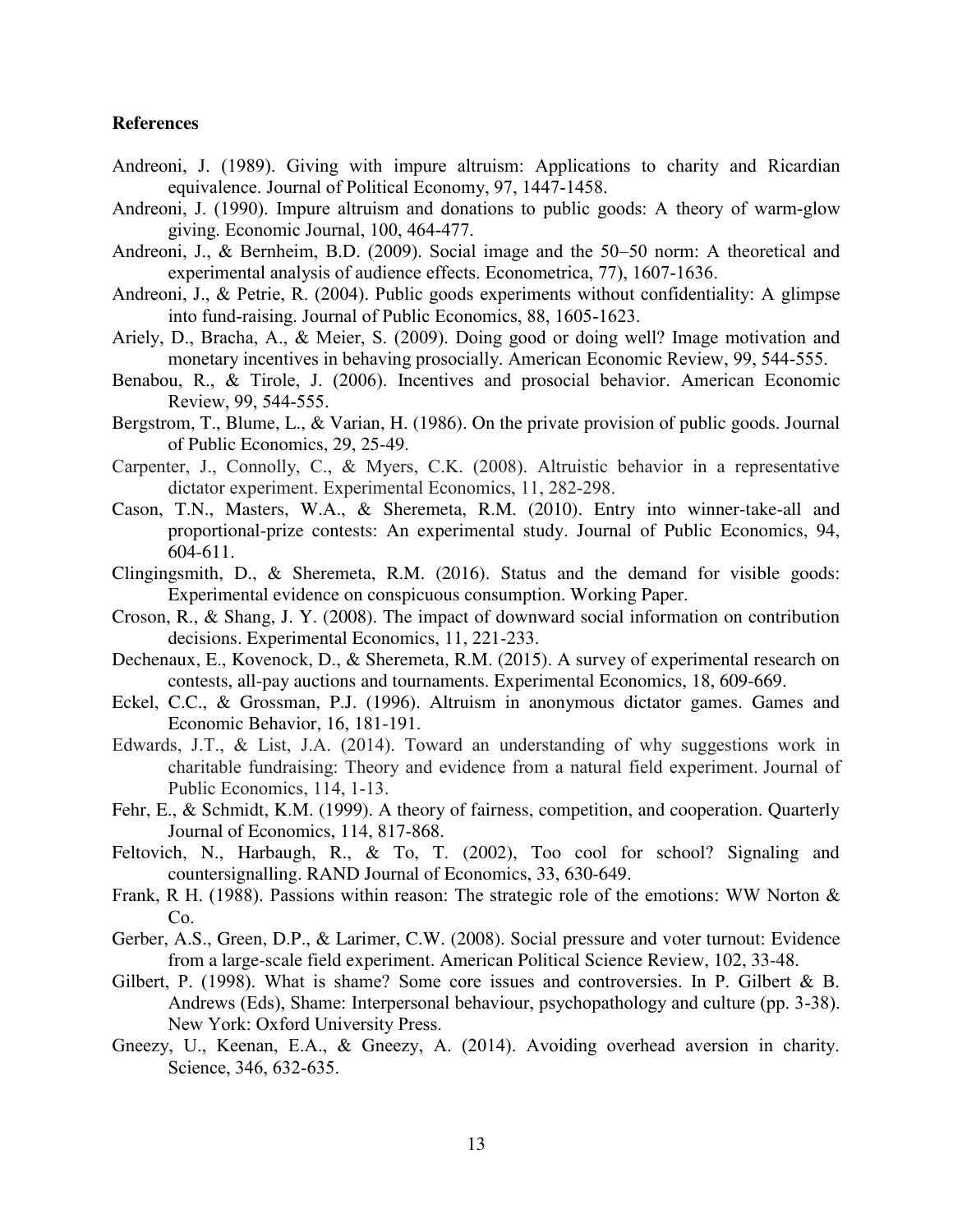- Harbaugh, W.T. (1998). The prestige motive for making charitable transfers. American Economic Review, 88, 277-282.
- Harbaugh, W.T., Mayr, U., & Burghart, D.R. (2007). Neural responses to taxation and voluntary giving reveal motives for charitable donations. Science, 316, 1622-1625.
- Harrison, G. W., & List, J. A. (2004). Field experiments. Journal of Economic Literature, 42, 1009-1055.
- Hollander, H. (1990). A social exchange approach to voluntary cooperation. American Economic Review, 80, 1157-1167.
- Jones, D., & Linardi, S. (2014). Wallflowers: Experimental evidence of an aversion to standing out. Management Science, 60, 1757-1771.
- Karlan, D., & McConnell, M.A. (2014). Hey look at me: The effect of giving circles on giving. Journal of Economic Behavior and Organization, 106, 402-412.
- Ketelaar, T. (2004). Ancestral emotions, current decisions: Using evolutionary game theory to explore the role of emotions in decision-making. In C. Crawford  $\& C$ . Salmon (Eds.), Darwinism, public policy and private decisions (pp. 145–168). Mahwah, NJ: Erlbaum.
- Lacetera, N. & Macis, M. (2010). Social image concerns and prosocial behavior: Field evidence from a nonlinear incentive scheme. Journal of Economic Behavior and Organization, 76, 225-237.
- Ledyard, J. (1995). Public goods: A survey of experimental research. In J. Kagel and A.E. Roth (Eds.) Handbook of Experimental Economics, Princeton, NJ.
- Mago, S., Samek, A., & Sheremeta, R.M. (2016). Facing your opponents: Social identification and information feedback in contests. Journal of Conflict Resolution, 60, 459-481.
- Niederle, M., & Vesterlund, L. (2007). Do women shy away from competition? Do men compete too much? Quarterly Journal of Economics, 122, 1067-1101.
- Rabin, M. (1993). Incorporating fairness into game theory and economics. American Economic Review, 83, 1281-1302.
- Rege, M., & Telle, K. (2004). The impact of social approval and framing on cooperation in public good situations. Journal of Public Economics, 88, 1625-1644.
- Samek, A.S., & Sheremeta, R.M. (2014). Recognizing contributors: An experiment on public goods. Experimental Economics, 17, 673-690.
- Shang, J., & Croson, R. (2009). A field experiment in charitable contribution: The impact of social information on the voluntary provision of public goods. Economic Journal, 119, 1422-1439.
- Sheremeta, R.M. (2013). Overbidding and heterogeneous behavior in contest experiments. Journal of Economic Surveys, 27, 491-514.
- Sheremeta, R.M. (2015). Behavioral dimensions of contests. In Companion to Political Economy of Rent Seeking, Congleton, R.D., Hillman, A.L., Eds., London: Edward Elgar.
- Sheremeta, R.M. (2016). Impulsive behavior in competition: Testing theories of overbidding in rent-seeking contests. Working Paper.
- Soetevent, A. (2005). Anonymity in giving in a natural context A field experiment in 30 churches. Journal of Public Economics, 89, 2301-2323.
- Spence, M. (1973). Job market signaling. Quarterly Journal of Economics, 87, 355-374.
- Vesterlund, L. (2003). The informational value of sequential fundraising. Journal of Public Economics, 87, 627-657.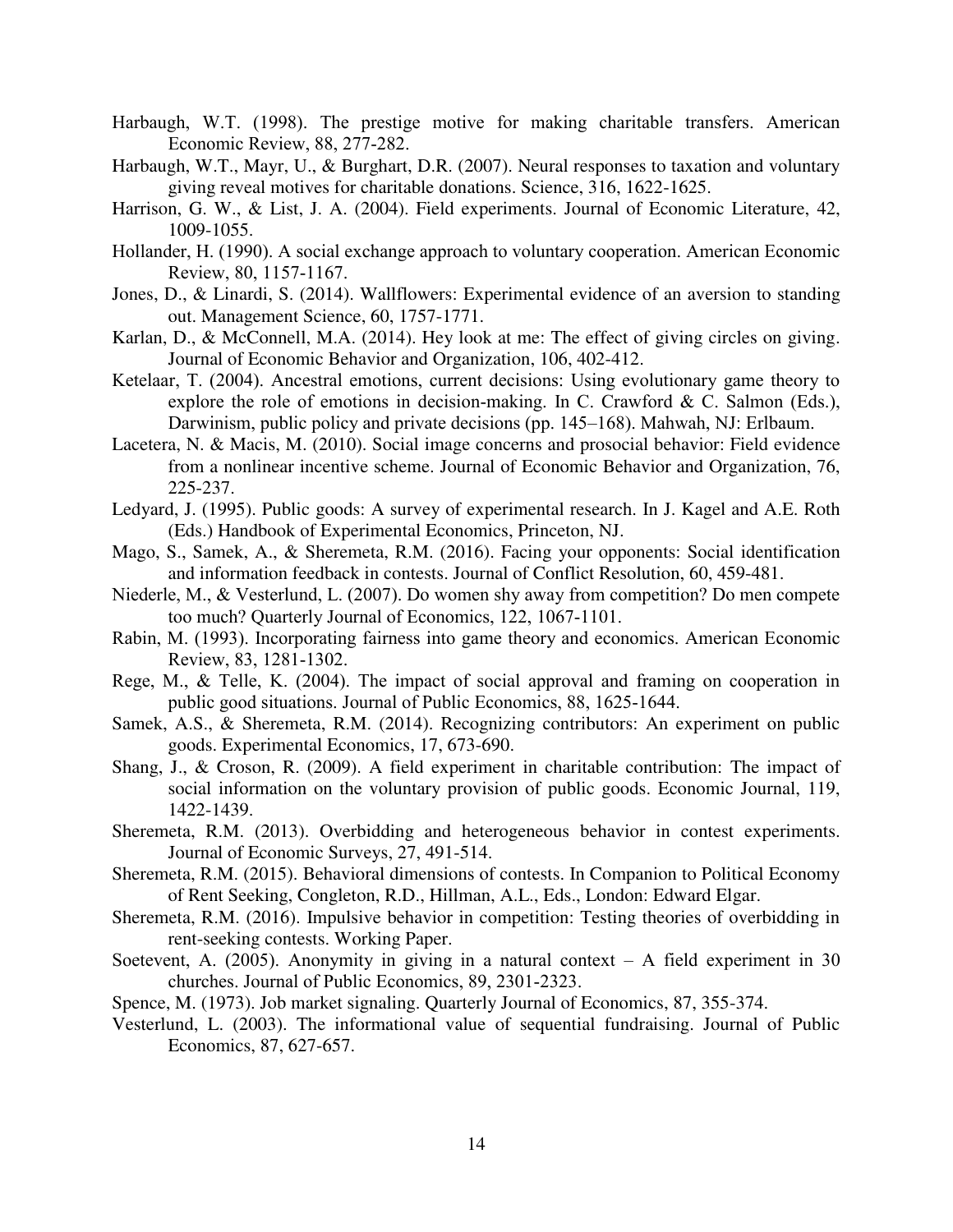| Treatment                   | Display of Donation | Linking Identities | Number of   | Number of |
|-----------------------------|---------------------|--------------------|-------------|-----------|
|                             | Amounts             | to Donations       | Individuals | Groups    |
| No Recognition              | Yes                 | None               |             |           |
| <b>Full Recognition</b>     | Yes                 | A11                | 51          |           |
| <b>Negative Recognition</b> | Yes                 | Lowest Two         | 52          |           |
| Positive Recognition        | Yes                 | Highest Two        | 45          |           |

# **Table 1: Summary of Treatments**





Note: The error bars represent the standard error of the mean.

**Figure 2: Cumulative Distribution of Donations by Treatment** 

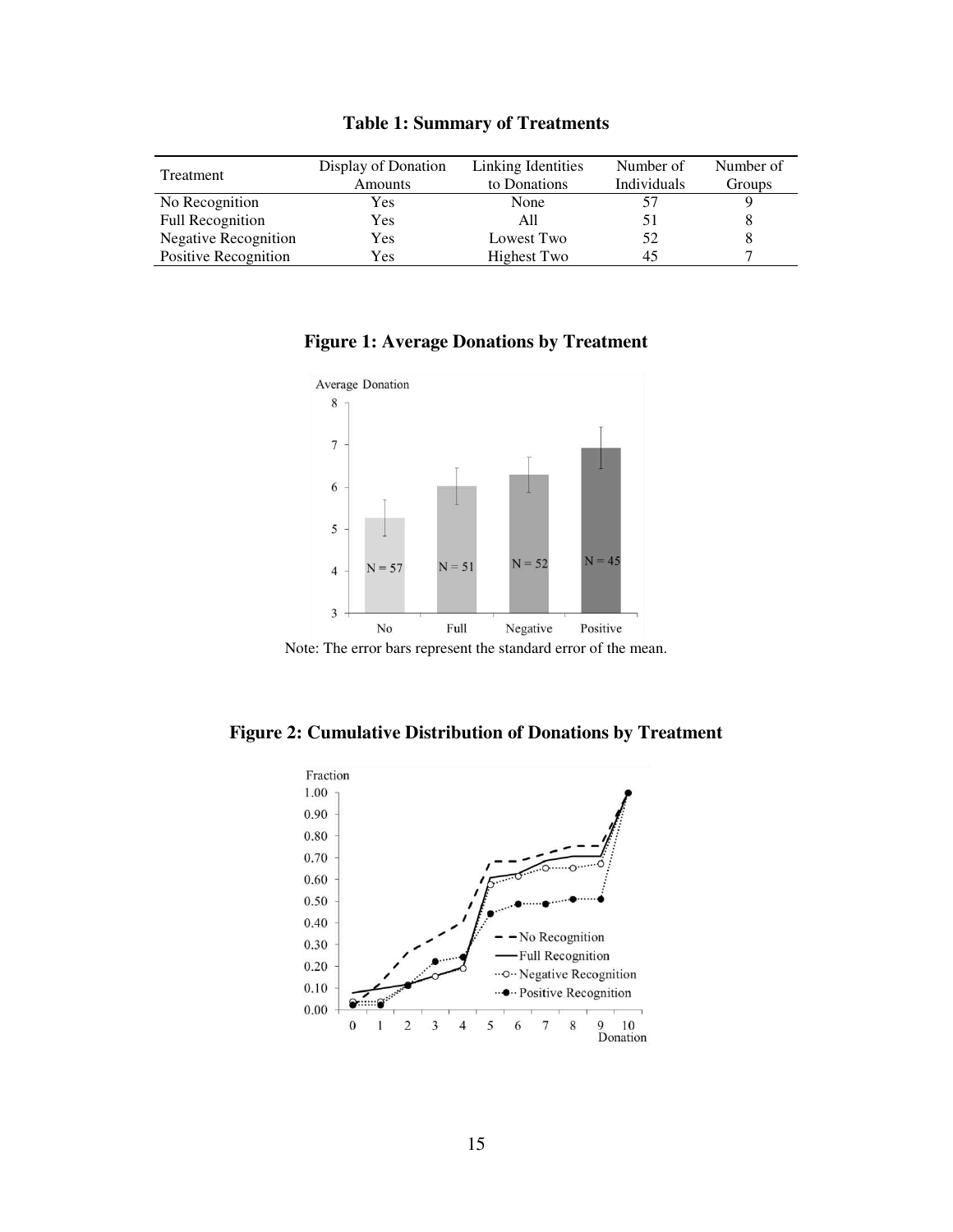

**Figure 3: Histogram of Donations by Treatment**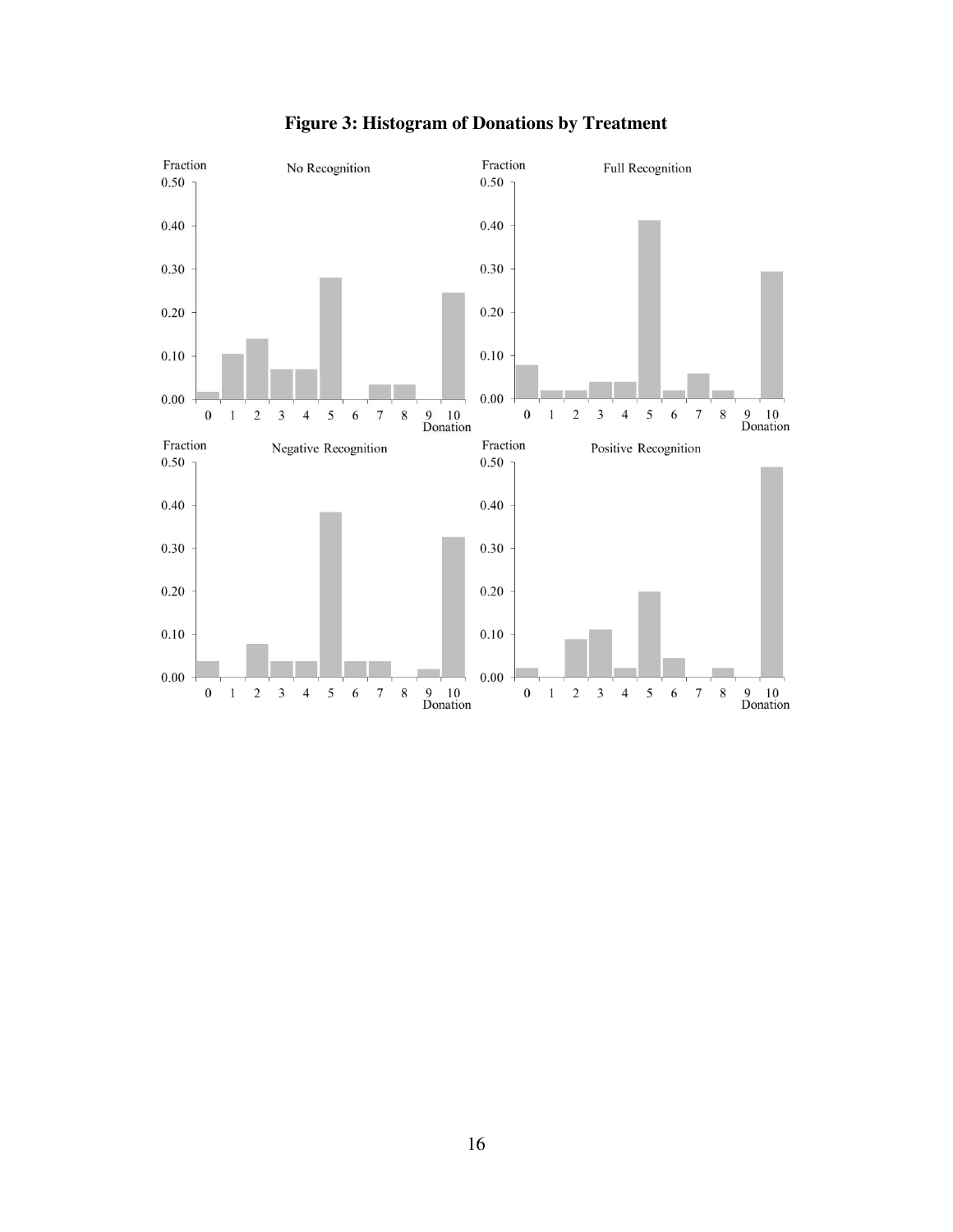# **Appendix: Instructions**

#### **Welcome!**

Welcome to the activity. To thank you for coming, I'm going to hand out your \$10 show up payment to you now.

In this activity we want to see the choices that people make. You will be making choices on your own and in private. So it is very important that you remain silent and do not try to look at other people's choices. If you have any questions, please raise your hand and I will come answer your questions in private.

First, to prepare for the activity, please write your FIRST and LAST name on both sides of your nametag and clip it on the front of your privacy box like this. I will come around and record the names of everyone in the group on my record sheet.

#### **ACTIVITY INSTRUCTIONS**

#### **What will we be doing?**

In the activity, you are going to get an additional \$10. You are going to decide how much to keep for yourself, and how much to give to the American Red Cross. You may keep all, some or none of the money for yourself or give none, some or all of the money to the Red Cross. It is completely up to you. You will only make this decision once.

#### **Here is some information about the American Red Cross**

*The Red Cross is a charity organization led by volunteers, and provides relief to victims of disaster and helps people prevent, prepare for, and respond to emergencies. For example, in the past few months, the Red Cross helped by offering shelter to people* 



*when their homes were destroyed due to high winds and flooding this month. Donations help the Red Cross provide food, water and medical supplies to different parts of the world in times of need.* 

You will get two envelopes, \$10 in \$1 bills and a record sheet.

You will put the dollars that you want to keep in the blue envelope that says, "keep." You will put dollars that you want to give to the Red Cross in the red envelope that says, "give."

Please also write down the amount you chose to give on your record sheet.

What you keep or give is completely up to you, we just want to know what choice *you* would make. Take your time in making your decision, we won't go on until everyone is finished.

#### **What happens when everyone is finished?**

Do not seal your envelopes yet. I will come around and **I will count up the number of dollars in your red "give" envelope,** check to make sure it is correctly written on your record sheet, and write that down next to your name on my record sheet. So please keep your "give" envelope out. Next, I will ask you to seal your "give" envelope and drop it in this Red Cross box.

After I recorded everyone's gift, I'm going to write down on the flip chart at the front of the room the **amounts** that **each person gave**, starting with the highest gift and ending with the lowest gift. All gift amounts will be listed, including \$0 gifts. I'll also add up the total gift of the group and write it on the bottom.

#### [TREATMENT SPECIFIC INSTRUCTIONS]

**None**